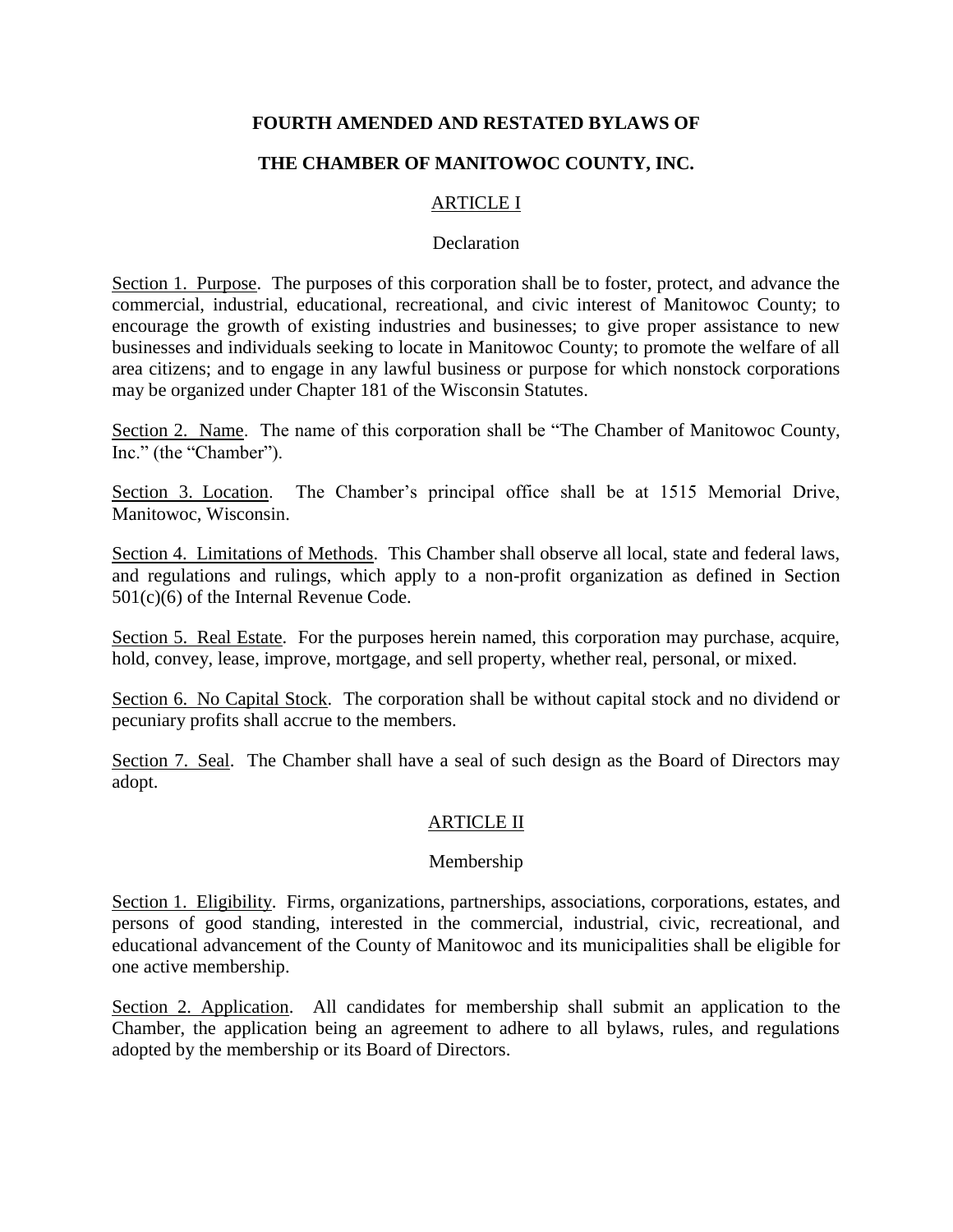Section 3. Resignations. Resignations received from members whose dues are paid to some future date are not eligible for a refund without specific approval by the Board of Directors.

Section 4. Delinquencies. Members whose dues are unpaid 90 days after their due date shall be considered delinquent. Delinquent members will retain all rights of membership except the rights to vote, to hold office, to be a nominee for office, and to receive publications. Delinquent member rosters shall be submitted to the Board of Directors each month until the Board of Directors expels the member for non-payment.

Section 5. Expulsion. Members may be expelled on the favorable vote of a majority of a quorum of the Board of Directors for failure to pay dues and on a two-thirds vote of all voting members of the Board of Directors for cause other than dues delinquencies and for the best interests of the Chamber. No members shall be expelled for cause except upon due notice in writing and full opportunity to be heard by the Board of Directors.

## ARTICLE III

### General Membership Meetings

Section 1. Annual Meeting. The annual meeting shall be held as soon as is practical after the close of each fiscal year on a date selected by the Executive Committee. If not so selected, the Annual Meeting shall be held on the second Tuesday of the second month after the close of each fiscal year.

Section 2. Special Meetings. Special membership meetings of the Chamber may be called at any time by the Executive Director, the Board of Directors, or upon the written application of twenty-five or more members in good standing. Applications for such meetings are to be sent to the Executive Director.

Section 3. Quorum and Voting. Twenty-five (25%) percent of the total active memberships shall constitute a quorum for the transaction of business at any general membership meeting. Each member shall be entitled to one vote on each matter submitted to a vote of members. A majority of the votes entitled to be cast by the members present in person or represented by proxy at a meeting which a quorum is present shall be necessary for the adoption of any matter voted upon by the members.

Section 4. Notice. Notice of the annual meeting shall be provided at least six days prior to such meeting to each member. Notice of any special meetings shall be given in the same manner at least two days prior to the meeting. The notice of meeting shall also contain the purpose of the meeting.

Section 5. Limitation of Debate. Every member in good standing shall be entitled to speak and vote on any subject brought before the Chamber for consideration. At the discretion of the presiding officer, debates may be limited.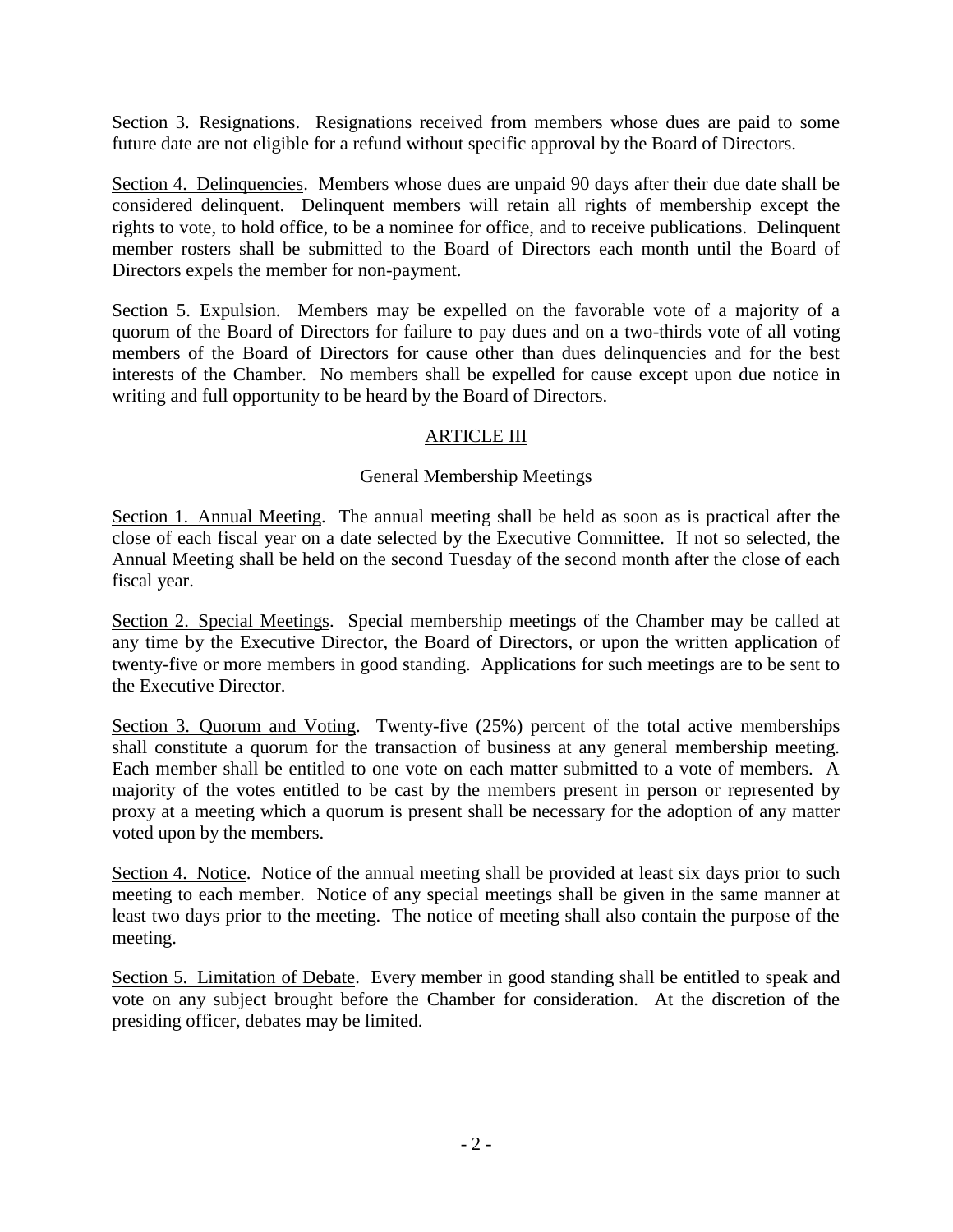#### ARTICLE IV

#### Finance

Section 1. Dues. Dues shall be set by the Board of Directors.

Section 2. Budget. The budget process shall be governed by policy under the direction of the Finance Committee and shall be approved annually by a majority vote of the Board of Directors. When approved by the Board of Directors, the budget shall be the appropriation measure of the Chamber. Any material modification of the budget must be approved by majority vote of the Board of Directors.

Section 3. Special Funds. If deemed necessary or advisable by the Board of Directors, special funds may be raised.

Section 4. Disbursements. All disbursements, except for petty cash, shall be made by check. Checks exceeding \$500.00 shall be approved and executed by the Executive Director and countersigned by authorized Board officer of the Chamber. Checks for \$500.00 or less may be approved and executed by the Executive Director and countersigned by The Business Manager of the Chamber.

Section 5. Contracts. Any contract or commitment that constitutes an obligation or liability of the Chamber in excess of \$10,000 in the aggregate shall be made only upon the majority vote of the Board of Directors. Any contract or commitment that constitutes an obligation or liability of the Chamber for \$10,000 or less in the aggregate may be approved and executed by the Executive Director with such terms and conditions as the Executive Director believes to be in the best interest of the Chamber.

Section 6. Fiscal Year. The fiscal year of the Chamber will begin on January 1 and end December 31.

Section 7. Review. A review of the Chamber's books shall be made annually and shall be available to members. At any time between annual meetings, the Executive Committee or the Board of Directors may demand an audit of the books of the Chamber.

Section 8. Bonding. All employees of the Chamber shall be covered by a fidelity bond.

#### ARTICLE V

#### Board of Directors

Section 1. Number. The government of the Chamber, the direction of its work and the control of its property shall be vested in a Board of Directors of seventeen (17) to twenty-three (23) members. Except as set forth in the following paragraph, Directors shall be eligible to serve a maximum of two (2) consecutive three-year terms, provided that they are renominated and reelected for the subsequent term. A former Director shall not be eligible to serve again as a member of the Board of Directors until at least two (2) years have passed since such individual last served as a member of the Board. Initial terms of less than three (3) years resulting from the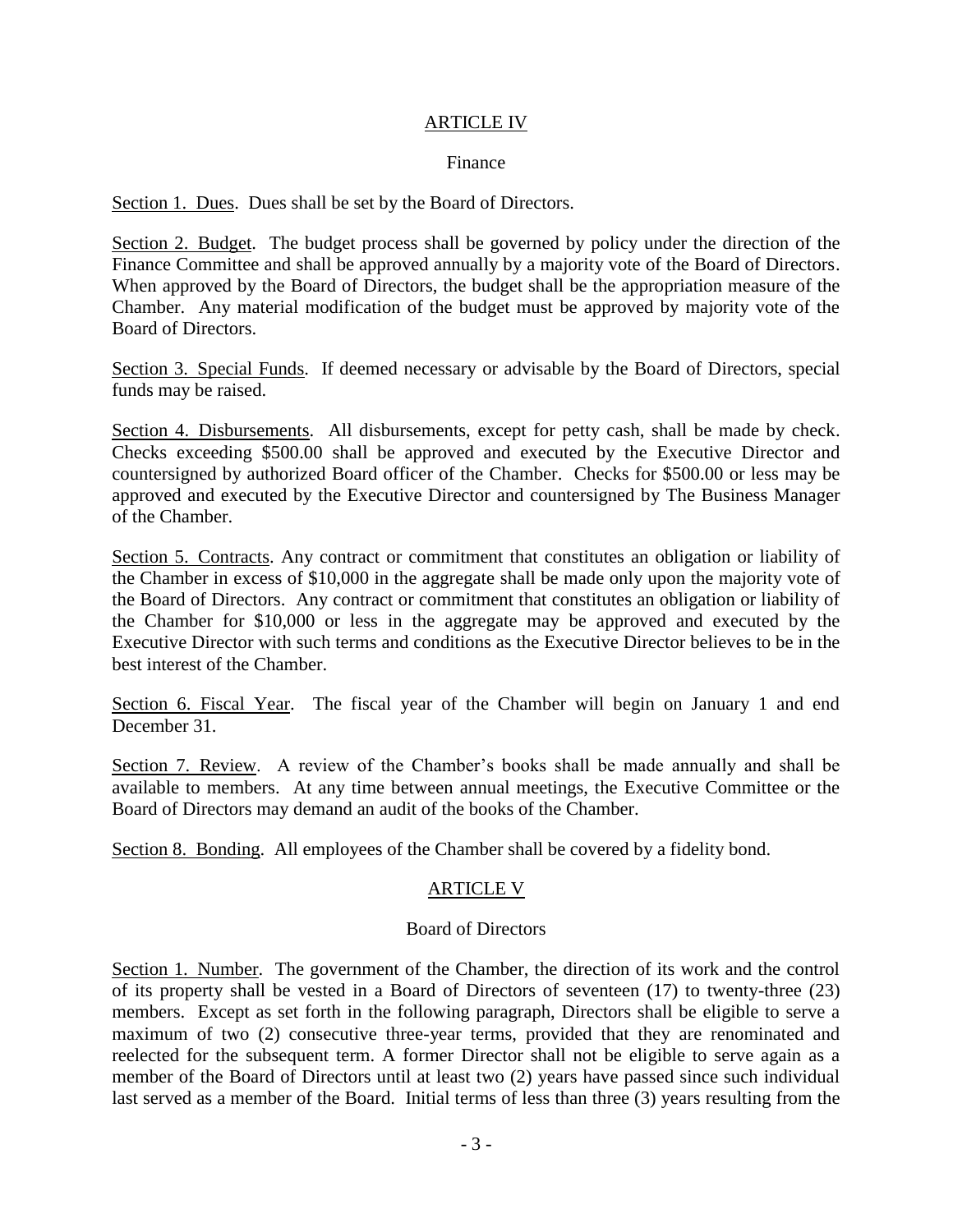resignation, death, or removal for cause of any director shall not be counted towards the maximum two (2) consecutive three-year term limit of such director's successor. The Board of Directors may elect board members with a term of less than three years to achieve the object of staggering the Board or to fill vacant positions. It is the Chamber's intent that the Board of Directors fairly represents its membership. In furtherance of that goal, all reasonable attempts should be made to have representation on the Board of Directors that reflects the various interests and geographic locations of significant segments of the Chamber's membership.

Notwithstanding any term limitation stated in this Section, a Director shall be eligible to serve one (1) additional term of up to one (1) year if such member has been nominated to serve as Chairperson of the Board, provided such individual is renominated and reelected in accordance with Article VI below.

Section 2. Meetings. The Board of Directors shall hold regular monthly meetings and special meetings at such other times as the Board of Directors may determine, or as may be called by the Chairperson of the Board of Directors or upon the request of not less than five members of the Board of Directors. Board of Directors members are expected to be regular in attendance at meetings. Written minutes shall be taken at all meetings and said minutes shall be maintained at the Chamber's business office.

Section 3. Powers. The Board of Directors shall be authorized to adopt such policies and procedures as may be deemed advisable for the Chamber and the guidance of all committees, officers, and employees, and generally the Board of Directors shall be empowered to do whatever in its judgment may be calculated to increase the efficiently and add to the usefulness of the Chamber, and to carry out the main purpose of this organization, provided such action shall not be in conflict with the provision of these Bylaws.

Section 4. Duties. The Board of Directors shall approve budgets and policies, represent the interests of the membership at-large in adopting policies, employ and evaluate the chief paid executive, and provide for fiscal accountability and adequacy of financial resources. Individual Directors shall participate in the deliberations and decisions of the Board of Directors, register dissent when in disagreement with the Board of Directors, refrain from using information obtained in meetings of the Board of Directors for competitive advantage until such information is formally released as determined by the Board of Directors, become familiar with major community issues and the Chamber's position towards them, be generally aware and supportive of the Chamber's programs, and understand the legal responsibilities of Board of Directors members.

Section 5. Quorum. A majority of the whole authorized Board of Directors shall constitute a quorum of the Board of Directors at any regular or special meeting.

Section 6. Notice of Meetings. The Executive Director shall give at least five days notice to each member of the Board of Directors before all regular meetings and reasonable notice of special meetings.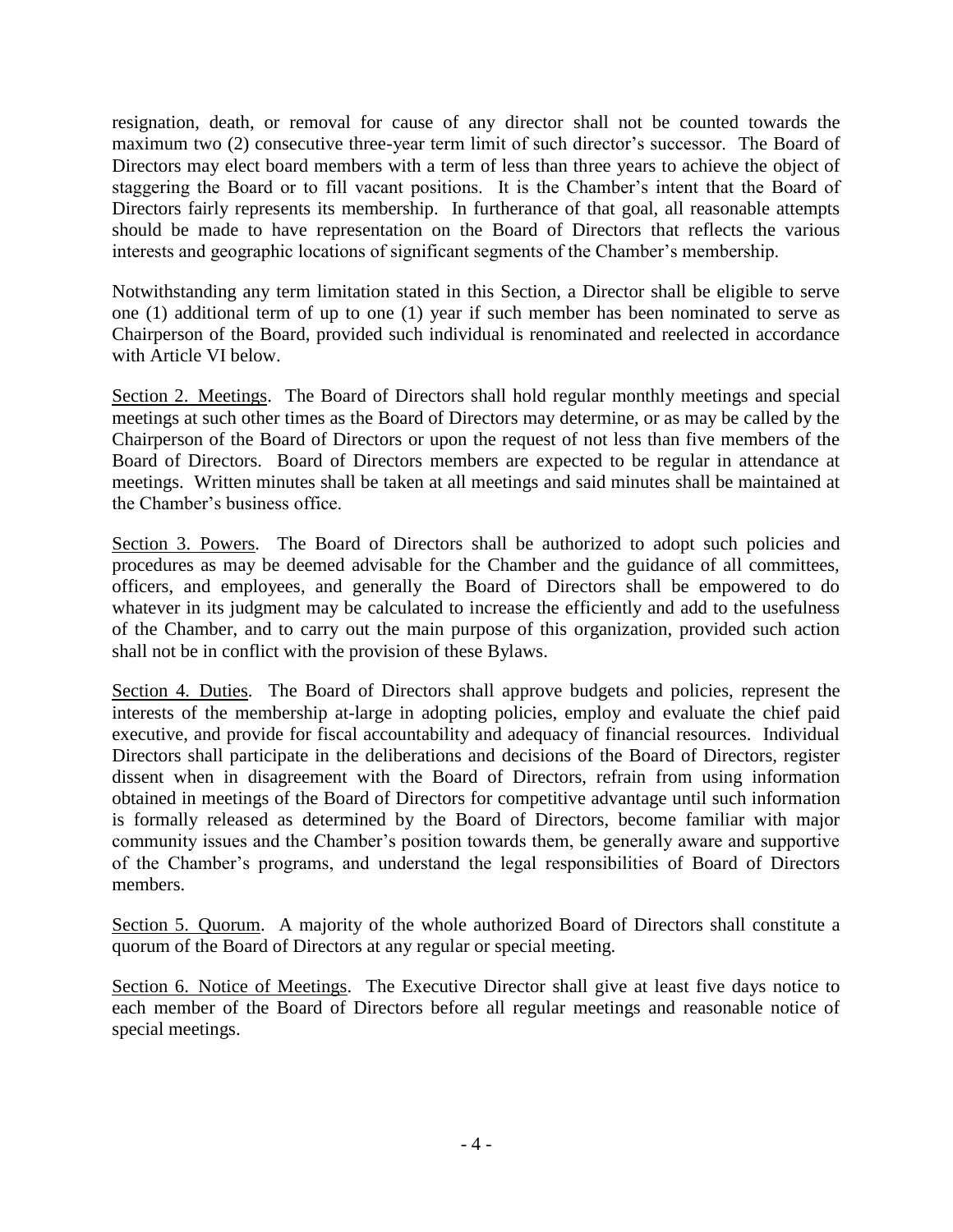Section 7. Vacancies. In the event of resignation, death, or removal for cause of any director of the Chamber, the Board Governance Committee shall recommend a successor to serve the unexpired term, subject to approval by a majority vote of the Board or Directors.

Section 8. Removal. Directors may be removed for cause by a two-thirds vote of the entire Board of Directors, after formal notice and hearing. Any Board member failing to attend three or more consecutive meetings in a rolling twelve month cycle may be removed by the Board of Directors upon recommendation of the Board Governance Committee.

#### Section 9. Indemnity of Officers and Directors.

- a) The corporation shall indemnify each person (and the heirs and legal representatives of such person) who is or was a director or officer of the corporation, or of any other corporation or other enterprise which he served in any capacity at the request of the corporation, against any and all liability and expense actually and reasonably incurred by him in connection with or resulting from any claim, action, suit or proceeding (whether brought by or in the right of the corporation or such other corporation or otherwise), civil, criminal, administrative or investigative, or threat thereof, or in connection with an appeal relating thereto, in which he may become involved, as a party otherwise, by reason of his being or having been such director, officer or authorized representative, or by reason of any past or future action or omission or alleged action or omission (including those antedating the adoption of the Bylaws) by him in such capacity, whether or not he continues to be such at the time such liability or expense is incurred; provided such person has not been shown to have failed to exercise good faith, in what he reasonably believed to be the best interests of the corporation or such other corporation or other enterprise, as the case may be, and in addition, with respect to any criminal action or proceeding, had reasonable cause to believe that his conduct was not unlawful.
- b) To the extent that such director, officer, or authorized representative has been successful on the merits or otherwise with respect to any claim, action, suit, or proceeding, he shall be indemnified against any and all liability and expense actually and reasonably incurred by him in connection therewith.
- c) As used in this Section, the terms "liability" and "expense" shall include, but not be limited to, counsel fees and disbursements and amounts of judgments, fines or penalties against, and amounts paid in settlement by or on behalf of a director, officer or authorized representative.
- d) The termination of any claim, action, suit or proceeding, or threat thereof, by judgment, order, settlement (whether with or without court approval) or conviction, or upon plea of guilty or of nolo contendere, or its equivalent, shall not, of itself, create a presumption that a director, officer or authorized representative did not meet the standards of conduct set forth above.
- e) The corporation may advance expenses to, or where appropriate may itself at its expense undertake the defense of, every such person prior to the final disposition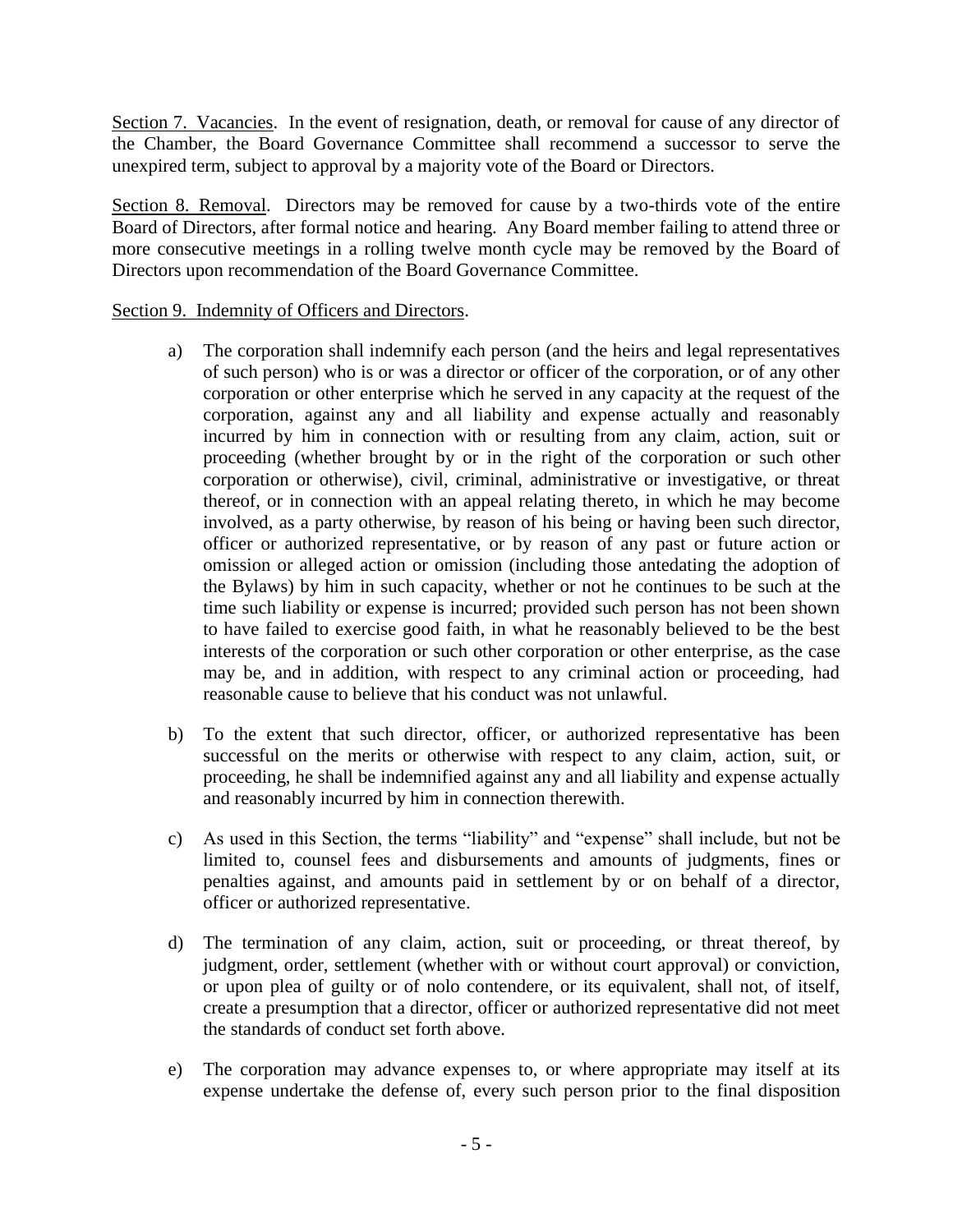thereof upon receipt of an undertaking by or on behalf of the recipient to repay such amount unless it shall ultimately be determined that he is entitled to indemnification under this Section.

- f) Any indemnification hereunder (unless ordered by a court) shall be made at the discretion of the corporation, but only as authorized in the specific case upon a determination that indemnification of such person is proper in the circumstances because it has not been shown such person failed to meet the applicable standard of conduct set forth above. Such determination shall be made, first, by the Board of Directors by a majority vote of a quorum consisting of Directors who were not parties to such claim, action, suit or proceeding, or second, if such a quorum is not obtainable, or even if obtainable, a quorum of disinterested Directors so directs, by independent legal counsel (in a written opinion) selected by the Board of Directors.
- g) The rights of indemnification provided in this Section shall be in addition to any rights to which such person concerned may otherwise be entitled by contract or under any agreement, as a matter of law, vote of Directors or otherwise, both as to action in this official capacity and as to action in another capacity while holding such office; and, irrespective of the provisions of this Section, the Board of Directors may, at any time and from time to time, approve indemnification of Directors, officers or authorized representatives to the full extent permitted by the provisions of the Wisconsin Nonstock Corporation Law at the time of effect, whether on account of past or future transactions.
- h) The corporation may similarly indemnify particular agents or employees (and the heirs and legal representatives of such persons) of the corporation or of any other corporation or other enterprise in which they served in any capacity at the request of the corporation, but such indemnification shall rest solely in the discretion of the Board of Directors.

# ARTICLE VI

## Selection of Directors

Section 1. Board Governance Committee. The Board Governance Committee shall consist of the Chair Elect, serving as Committee Chair, Executive Director of the Chamber, Board Chair and three Board of Directors.

Section 2. Candidates. On or before the regularly scheduled Board of Directors' meeting in September, the Board Governance Committee shall present a slate of candidates to replace the Directors whose terms are expiring, confirming the fact by personal contact with the candidates, by the committee, that potential new board members are willing to accept directorship responsibility.

Section 3. Publicity. Upon receipt of the report of the Board Governance Committee, the Executive Director shall be instructed to immediately notify the membership by letter or by publication of the names of the persons nominated as candidates for director, and of the right to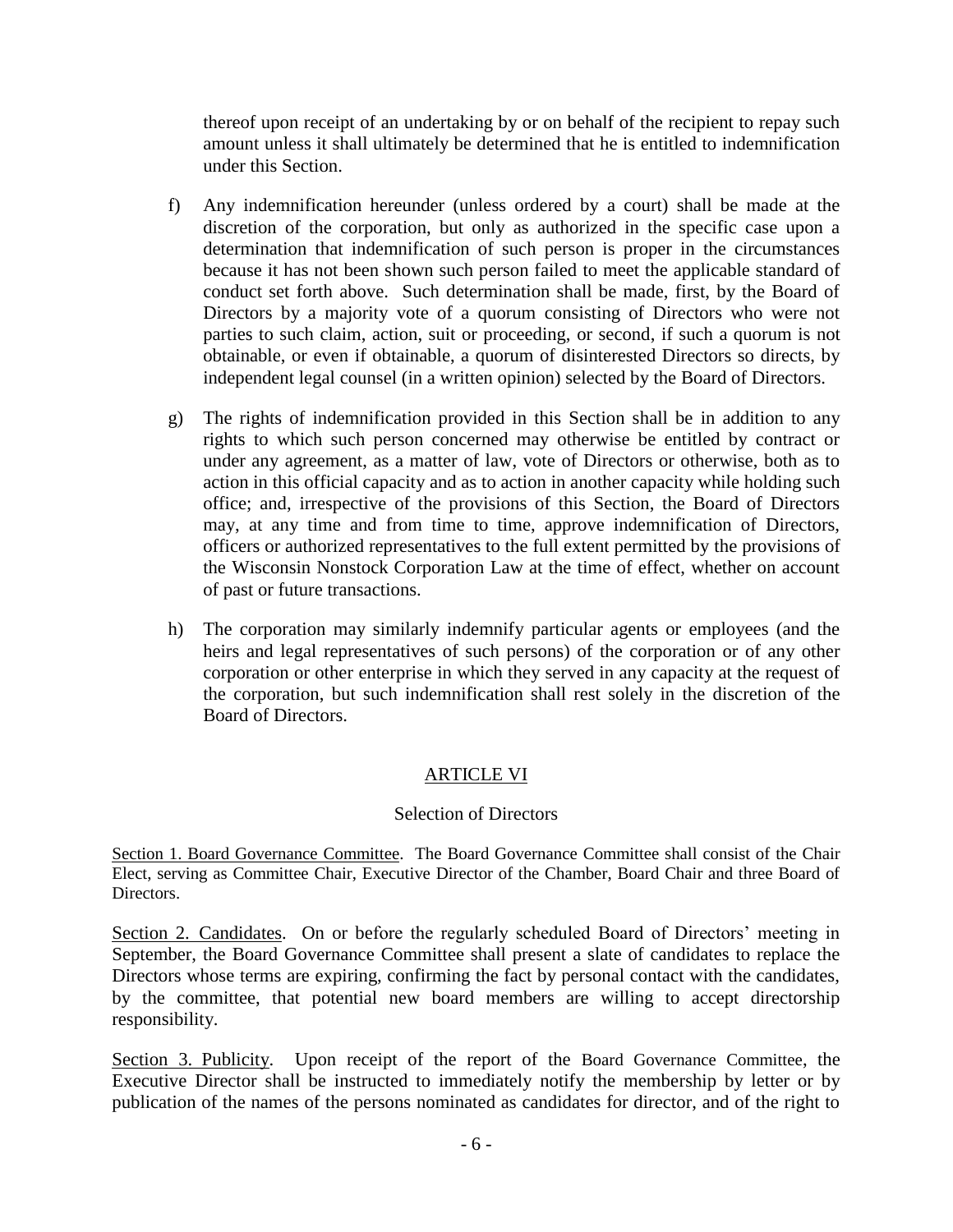petition as provided in Section 4 of this Article, in the Chamber's official monthly news publication.

Section 4. Petition. Additional names of candidates for director can be nominated by petition bearing the genuine signatures of at least twenty-five qualified members of the Chamber. Such petition shall be filed with the Board Governance Committee within fifteen days after notice has been given of those nominated. The determination of the Board Governance Committee as to the legality of the petition shall be final.

#### Section 5. Determination.

- a) If no petition is filed within such fifteen-day period, the nominations shall be closed and the Board Governance Committee's slate of candidates shall be declared to be elected by the Board of Directors at their next meeting with an effective date for the new directors of January 1.
- b) If a legal petition shall present additional candidates, the names of all candidates shall be arranged on the ballot in alphabetical order. Instructions will be to vote for the number of candidates necessary to replace the Directors whose terms are expiring. No identification shall be made on the ballot to identify any candidate nominated by the Board Governance Committee or any candidate nominated by petition. The election procedures are that members shall be mailed a ballot with eligible members receiving a ballot and having until 5 p.m. of the 10th working day from the date of mailing of the ballot to return the ballot to the Chamber office to be counted. The candidates receiving the highest number of votes shall be declared elected.

Section 6. Election Committee. In the event of an election, as provided in Section 5(b) of this Article, the Chairperson of the Board of Directors shall appoint an election committee composed of three Directors whose terms expire at the end of the current Chamber fiscal year, if possible, otherwise any three Directors, whose duty it shall be to see that the election of members of the Board of Directors is carried out according to the terms and conditions of these Bylaws, that all votes of members eligible to vote are properly tallied and canvassed, and to declare the true results of said election by written report to the Board Governance Committee.

## ARTICLE VII

#### Selection of Officers

Section 1. Candidates for Office. Immediately following the certification of new Directors, the Chairperson of the Board of Directors shall provide the Board Governance Committee with the list of Directors for the ensuing year and a list of current officers and request that they select candidates from among the Directors and officers for the office of Chairperson of the Board of Directors, Chairperson-elect, Secretary, and Treasurer. When proposed nominees have been agreed upon, such information shall be presented in written form to the current Chairperson of the Board of Directors.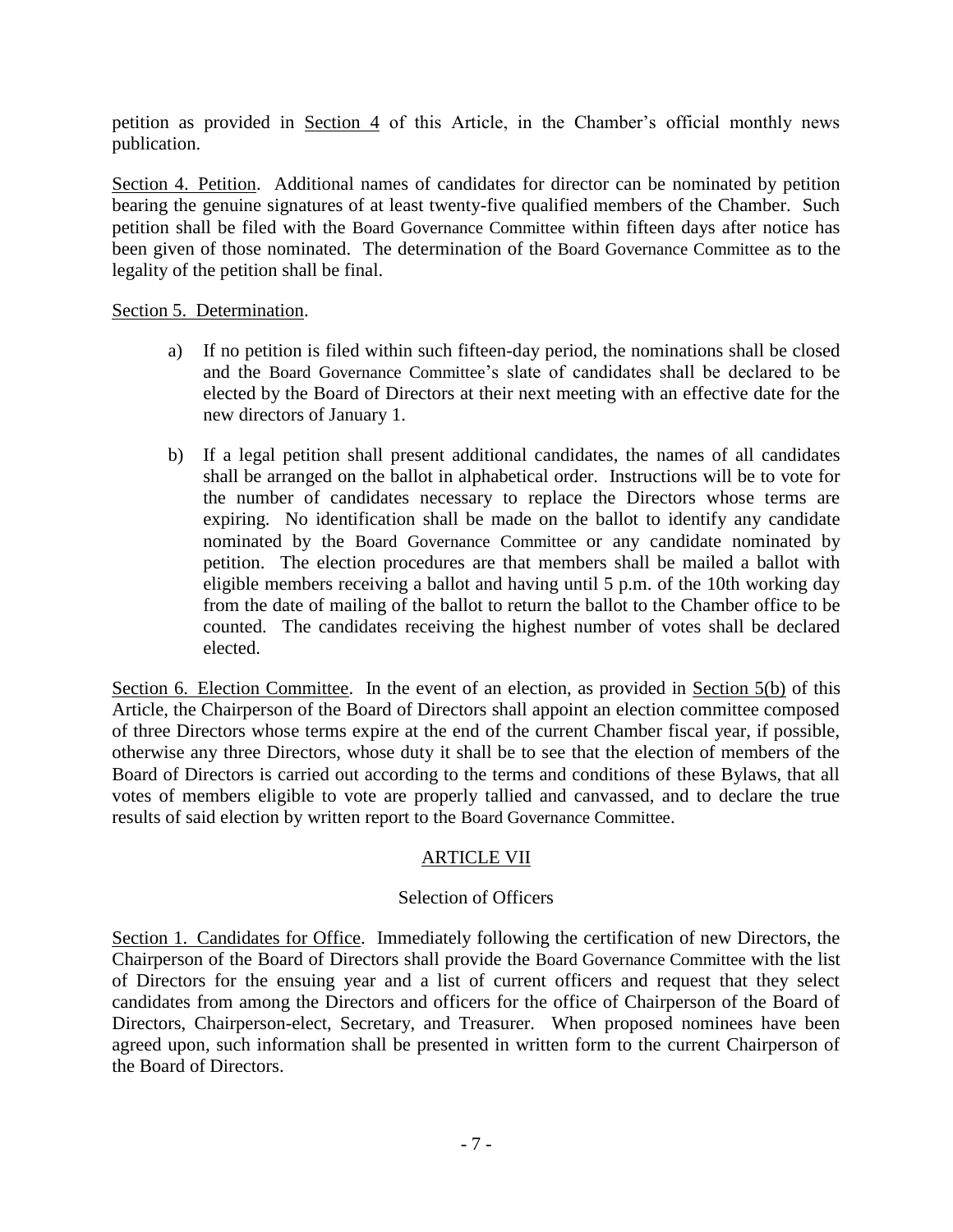Section 2. Determination of Officers. The current Chairperson shall then notify the Board of Directors to be present at the next regularly scheduled Board of Directors meeting for the purpose of installing officers for the year beginning January 1. The Chairperson shall present the names of those nominated to serve as the new Chairperson of the Board of Directors, Chairperson-elect, Secretary, and Treasurer, as selected by the Board Governance Committee. Unless the Board of Directors rejects any nominee by a two-thirds vote of all voting Board of Directors members, the nominees shall become the new officers effective January 1.

Section 3. Rejection of Nominee(s). If a nominee is rejected by the Board of Directors, the Board Governance Committee shall return to the Board of Directors as soon as practicable with a new nominee(s). The procedure for approval of the new nominee(s) shall be consistent with the methodology set forth in Section 1 and 2 of this Article.

Section 4. Terms. All officers shall serve until their successors have been elected and have qualified or until resignations, death, or removal as herein provided.

### ARTICLE VIII

### Officers and Duties

Section 1. Chairperson of Board of Directors. The Chairperson shall be the legislative head of the Chamber of Commerce and shall preside at all meetings of the membership and the Board of Directors. He or she shall serve as Chairperson of the Executive Committee. The term of office for the Chairperson shall be one (1) year. With the approval of the Board of Directors, he or she shall sign all deeds, contracts, and other instruments affecting the operation of the Chamber of any of its properties, or delegate this duty to the Executive Director. He or she shall perform all duties incident to the office of the Chairperson and other such duties as may be prescribed by the Board of Directors from time to time.

Section 2. Chairperson-elect. The Chairperson-elect shall serve as first voluntary assistant to the Chairperson of the Board of Directors of the Chamber, performing the duties of the Chairperson in his or her absence. He or she shall ordinarily succeed the Chairperson of the Board of Directors in that office.

Section 3. Secretary. The Secretary shall sign all deeds, leases, and conveyances executed by the Corporation and affix the seal of the Corporation thereto, and to such other papers as are by law required to be sealed.

Section 4. Treasurer. The Treasurer shall see that all monies of the Chamber are deposited in its name, shall supervise the books of the Chamber, and shall make reports to the Board of Directors at frequent intervals, and will make a report to the membership at the Annual Meeting.

Section 5. Vacancies. In the event of resignation, death, or removal for cause of any officer of the Chamber, the Board Governance Committee shall make a recommendation to the Board of Directors who shall elect a successor to serve the unexpired term.

Section 6. Executive Director. The Executive Director shall not be considered an officer of the Chamber. Rather, the Executive Director shall be an employee of the Chamber, the Executive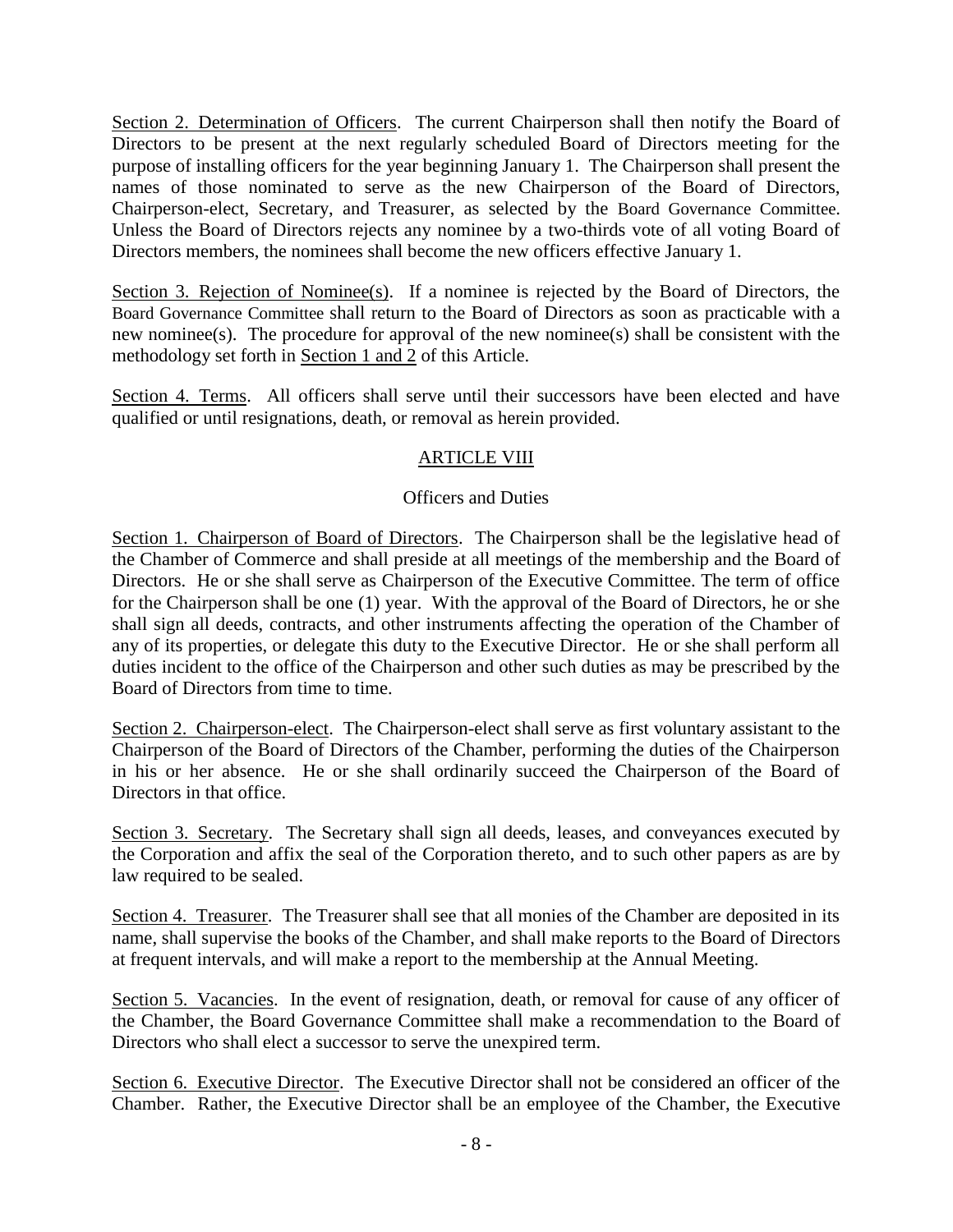Director shall be present at all meetings of the Board of Directors and Executive Committee and be in responsible charge of Chamber affairs, perform all duties incident to the office and advise such action as may be deemed likely to increase the usefulness and prosperity of the Chamber.

# ARTICLE IX

## Executive Committee

Section 1. Composition. The Executive Committee shall be composed of the Chairperson, Chairperson-elect, the Executive Director as a non-voting member, two Directors appointed by the Board of Directors, the Secretary, and the Treasurer. The Board Chair shall be its Chairperson. In the event any past-Chairperson is ineligible to serve as a Director due to the term limits described in Article V, Section 1 above, such individual may, at the request of the Board of Directors or the then-current Chairperson, attend Executive Committee meetings and serve as an adviser thereto, provided that the past-Chairperson executes such confidentiality agreements or other documents that the Board of Directors deems necessary in connection with the advisory position. Past-Chairpersons serve as an advisor to the Executive Committee at the discretion of the Board of Directors and may be removed from such position at any time by a majority vote of the Board.

Section 2. Powers. In the interim between meetings of the Board of Directors, the Executive Committee shall have charge of the business of the Chamber, and shall have all the powers of the Board of Directors.

Section 3. Reference. The Executive Committee may refer matters brought before it to a proper committee, which it may designate, or to the Board of Directors.

Section 4. Quorum. A majority of the members of the Executive Committee shall constitute a quorum at any regular or special meeting.

# ARTICLE X

## **Committees**

Section 1. Appointment. The Board of Directors shall establish such committees and task forces as are necessary to implement the Chamber programs. The Executive Director by and with the approval of the Board of Directors, shall appoint all chairpersons except to the Executive Committee only members in good standing and their officers, owners, and employees are eligible.

Section 2. Authority of Committees. Committees shall investigate and prepare recommendations for the Board of Directors on subjects within the general scope of authority granted to them. No standing or special committee shall represent the Chamber in advocacy of or opposition to any project without the specific confirmation of the Board of Directors or such confirmation as may be clearly granted under general powers delegated by the Board of Directors to that committee.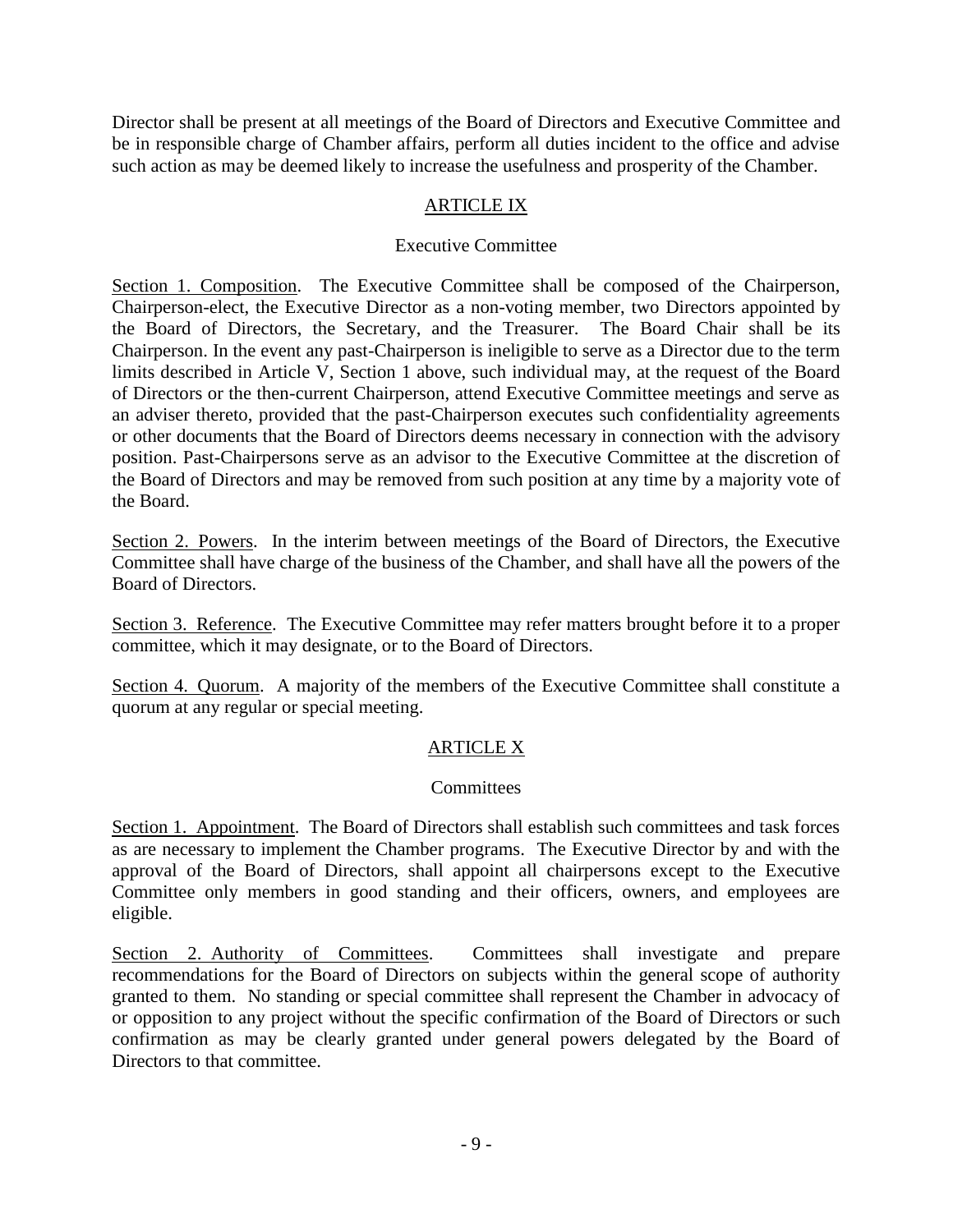Section 3. Special Committees, Task Forces. The Executive Director may appoint such special committees as deemed necessary, or as the Board of Directors may authorize, the duties of such special committees to be designated at the time of appointment.

Section 4. Standing Committees. The Board of Directors will designate the standing committees of the Chamber and outline their duties.

Section 5. Committee Meetings. Meetings of committees may be called at any time by the Chairperson of such committee or by the Executive Director of the Chamber.

Section 6. Vacancies. Vacancies in any committee shall be filled by the Chairperson of the committee with the approval of the Executive Director.

Section 7. Service. All members of committees, unless removed for cause by the Executive Director, or the Board of Directors, shall serve for one year or until the purpose for which appointments were made has been accomplished, or until their successors are appointed.

Section 8. Discharge of Committees. The Executive Director or Board of Directors may at any time discharge any committee, standing or special, from further consideration of any matter previously submitted to it.

Section 9. Reports. Committees of the Chamber shall submit to the Board of Directors written reports of their condition and reviews of their proceedings and activities at least once a year. Verbal reports may be given more frequently at the discretion of the Board of Directors.

## ARTICLE XI

#### **Dissolution**

Dissolution. The Chamber of Manitowoc County shall use its funds only to accomplish the objects and purposes specified in these Bylaws, and no part of said funds shall inure, or be distributed, to the members of The Chamber of Manitowoc County. In the event of the dissolution of The Chamber of Manitowoc County, any funds remaining shall be distributed by vote of the remaining officers and Directors to one or more regularly organized and qualified charitable, educational, or scientific organizations, qualified by the Internal Revenue Service, Section  $501(c)(3)$  of the Internal Revenue Code - 1954, or as subsequently revised, with special consideration given to those entities located in Manitowoc County.

## ARTICLE XII

#### Amendments

Amendments. These Bylaws may be amended or altered by a two-thirds vote of the entire Board of Directors or by a majority of the active memberships attending and voting at any regular or special meeting, providing the notice for the meetings includes the proposals for amendments. Any proposed amendments or alterations shall be submitted to the Board of Directors or to the members in writing, at least six days before the meeting at which they are to be acted upon.